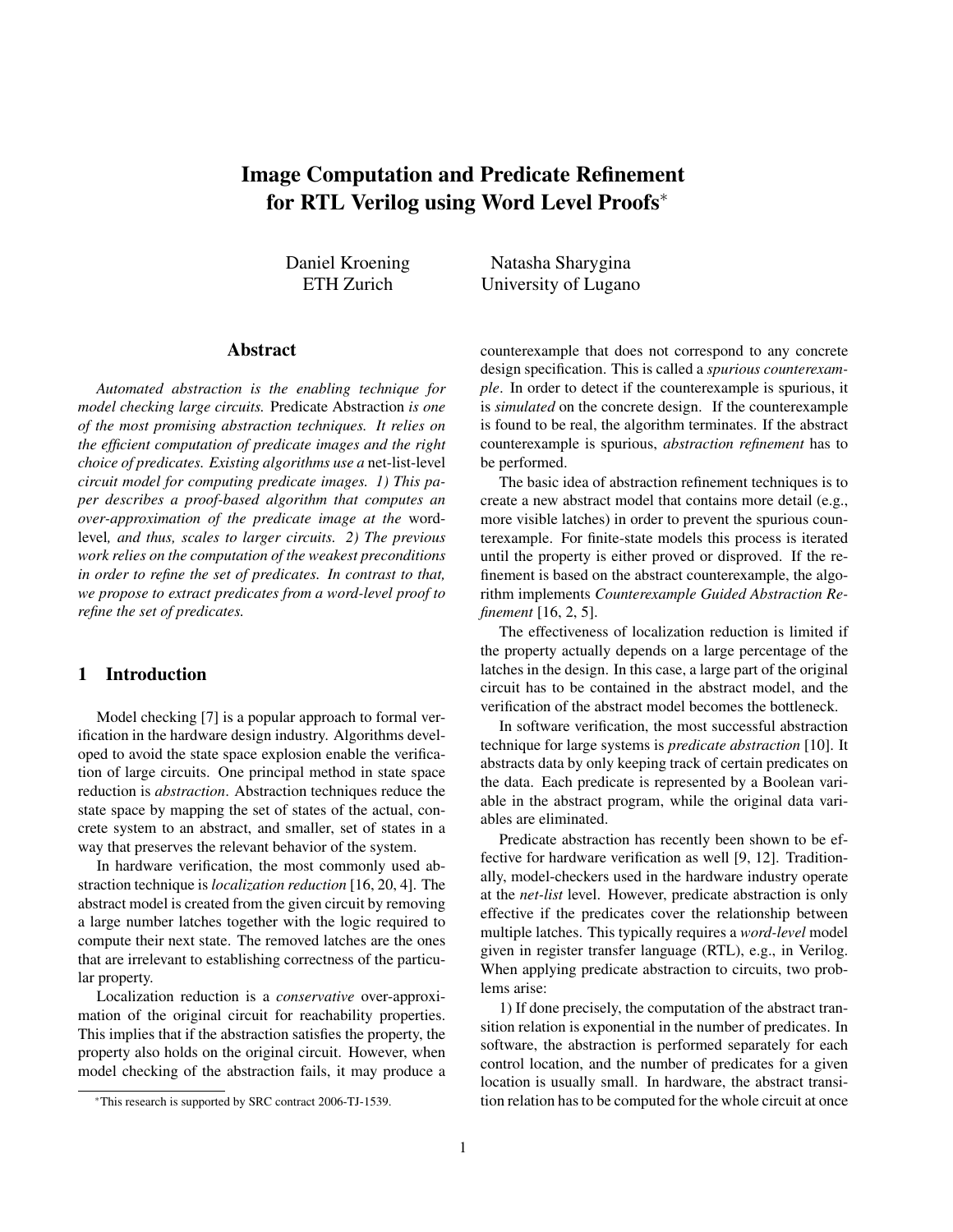due to the high degree of concurrency. Thus, the computation of the abstract model becomes prohibitively expensive.

2) Abstraction refinement is performed by computing new predicates. In software, this is commonly done by computing weakest liberal preconditions. If applied to hardware as described in [12], this approach corresponds to a partial unwinding of the circuit as in BMC. It is ineffective if the property depends on counters.

Contribution This paper addresses the problems above and enables the application of predicate abstraction to larger designs. We propose new techniques for both the abstraction and refinement procedures that are used for word-level abstraction of circuits: 1) proof-based word-level predicate image computation and 2) proof-based word-level predicate refinement for circuits given in Verilog RTL.

Proof-based word-level image computation. In order to build abstract models of large circuits efficiently, we propose to use proof-based predicate image computation for bit-vector logic. It extends the algorithm proposed for software verification in [15] by providing features typical to hardware description (i.e., large Boolean structures in the concrete transition relation). The algorithm scales better both in the number of predicates and the circuit size than the existing approach that is based on all-SAT.

Proof-based word-level refinement. We propose a wordlevel algorithm for the refinement of the set of predicates based on a word-level proof of unsatisfiability of the simulation instance. In the presence of wide counters, the proofbased refinement results in a faster convergence of a refinement loop (as compared to traditional net-list level techniques) due to better predicates.

To the best of our knowledge, our algorithm is the first to apply proof-based predicate abstraction and proof-based predicate refinement to hardware designs.

The paper is organized as follows. Section 3 provides background on SAT-based predicate abstraction. Techniques for obtaining word-level proofs for bit-vector formulas are given in Section 4. Section 5 describes how to transform such proofs into predicate images. Section 6 describes how to extract word-level predicates from proofs of unsatisfiability for predicate refinement. Experimental results are reported in Section 7.

The formal semantics of the subset of Verilog we handle can be found in a technical report [8].

# 2 Related Work

Related Work For hardware verification, Clarke et al. [9] introduce a SAT-based technique for predicate abstraction of circuits given in Verilog. The circuit is synthesized and transformed into net-list level. A SAT solver is used to compute the abstraction, which allows to support all bit-level constructs. However, if refinement becomes necessary, only bit-level predicates are introduced.

Andraus et al. [1] present a scheme for automatic abstraction of behavioral RTL Verilog to the CLU language used by the UCLID system [3]. However, the abstractions produced by their approach can be coarse as the semantics of the bit-vector operators are not taken into account when computing the abstraction. Also, no refinement is done when a spurious counterexample is obtained.

#### 3 Predicate Abstraction

Predicate abstraction maps the variables of the concrete model to Boolean variables that correspond to a predicate on the variables in the concrete model [10]. Formally, these predicates are functions that map a concrete state  $s \in S$  into a Boolean value. Let  $B = {\pi_1, ..., \pi_k}$  be the set of predicates. When applying all predicates to a specific concrete state, one obtains a vector of Boolean values, which represents an abstract state  $\hat{s} \in \{0,1\}^k$ . We denote this abstraction function by  $\alpha(s)$ .

Predicate abstraction is typically performed using an existential abstraction [6], i.e., the abstract model can make a transition from an abstract state  $\hat{s}$  to  $\hat{s}'$  iff there is a transition from a corresponding state  $s$  to  $s'$  in the concrete model and *s* is abstracted to  $\hat{s}$  and  $s'$  is abstracted to  $\hat{s}'$ . Let  $R(s, s')$ denote the concrete transition relation. We call the abstract machine  $\hat{T}$ , and we denote the transition relation of  $\hat{T}$  by  $\hat{R}$ .

$$
\hat{R} := \{(\hat{s}, \hat{s}') \mid \exists s, s' \in S: R(s, s') \land \alpha(s) = \hat{s} \land \alpha(s') = \hat{s}'\}
$$
 (1)

The initial state  $I(s)$  is abstracted to  $\hat{I}(\hat{s})$  as follows:

$$
\hat{I}(\hat{s}) \quad := \quad \exists s \in S. \; (\alpha(s) = \hat{s}) \wedge I(s)
$$

The abstraction of a safety property *P*(*s*) is defined as follows: for the property to hold on an abstract state  $\hat{s}$ , the property must hold on all states *s* that are abstracted to ˆ*s*.

$$
\hat{P}(\hat{s}) \quad := \quad \forall s \in S. \; (\alpha(s) = \hat{s}) \; \Rightarrow \; P(s)
$$

Consequently, if  $\hat{P}$  holds on all reachable states of the abstract model, *P* also holds on all reachable states of the concrete model.

As introduced in [9], a SAT solver is used to compute the abstraction. This approach supports all Verilog operators, including the bit-vector operators. The formula that is passed to the SAT solver directly follows from the definition of the abstract transition relation  $\hat{R}$  as given in equation 1. The satisfying assignments obtained from the SAT solver form the abstract transition relation  $\hat{R}$ . Even if implemented using an efficient all-SAT solver, this technique suffers from the fact that the number of satisfying assignments is exponential in the number of predicates. As a result, the computation of the abstract model can be very slow even for a small number of predicates.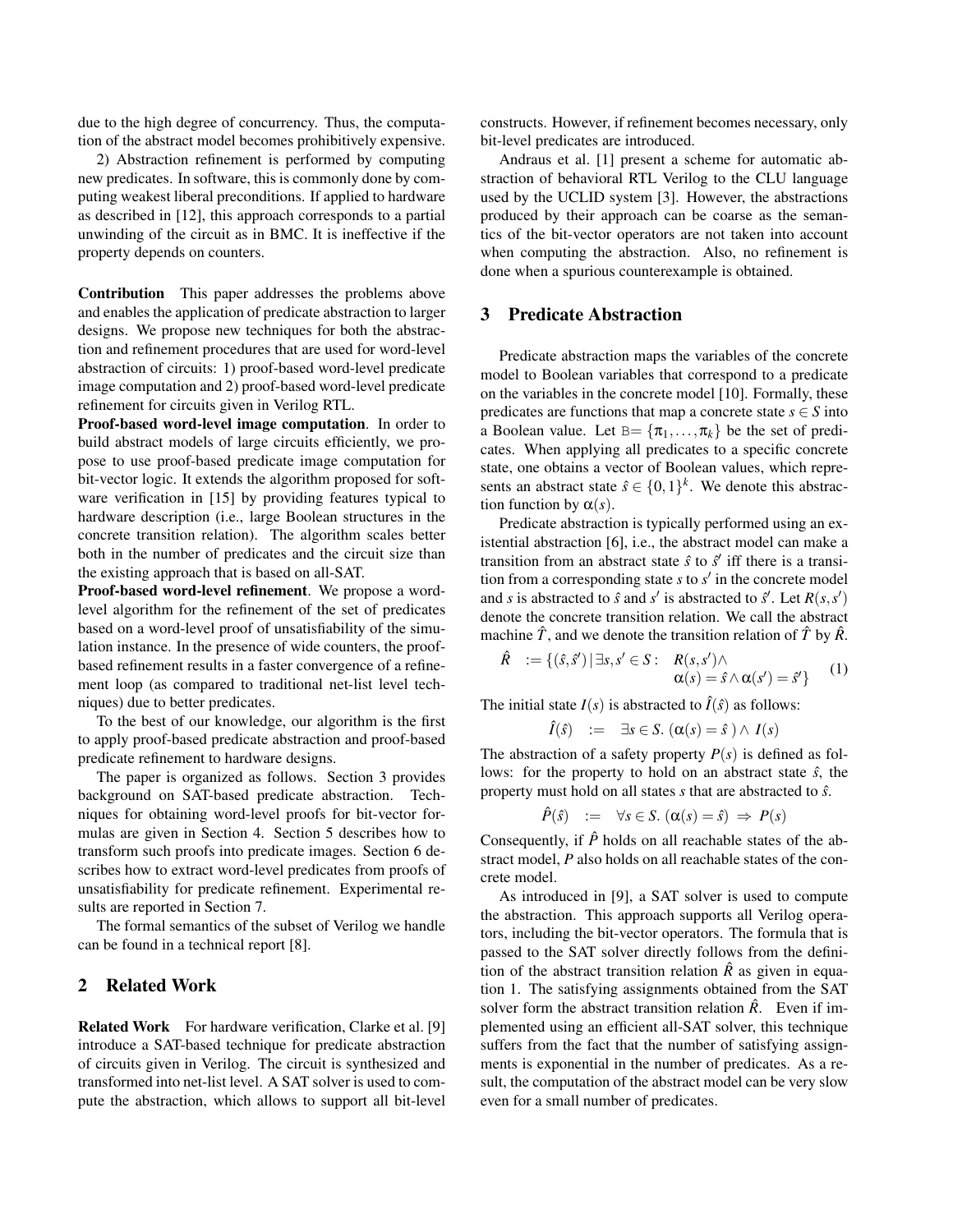*Predicate partitioning* [12] improves this method by partitioning the set of the predicates and their next-state versions into *clusters*  $C_1, \ldots, C_l$ , with  $C_j \subseteq$  $\{\pi_1, \ldots, \pi_k, \pi'_1, \ldots, \pi'_k\}$ , where  $\pi'_i$  denotes the next state version of  $\pi$ <sub>i</sub>. The number of satisfying assignments is limited by the size of cluster  $C_j$  to  $2^{|C_j|}$ . Clearly, by limiting the size of  $C_j$ , one can compute the abstract transition relation much faster as compared to the exact approach. The drawback of predicate partitioning is that the resulting abstractions contains additional spurious behavior. The coarser the partitioning of the predicates, the more abstraction refinement iterations are required to rule out the spurious transitions. Jhala and McMillan [13] introduce interpolants for approximating  $\hat{R}$ : The interpolant is constructed using a *proof* that the trace is infeasible. However, their method is implemented for a theory of linear arithmetic over integers, which is not suitable for verifying hardware descriptions.

#### 4 Propositional Encodings using Proofs

We present the most important concepts of propositional encodings of decision problems using proofs [15].

Proofs in any logic follow a pre-defined set of *proof rules*. A proof rule consists of a set of antecedents  $A_1$ ,..., $A_k$ , which are the premises that have to hold for the rule to be applicable, and a consequence*C*. The rule is written as follows, where γ denotes the "name" of the rule:

$$
\frac{A_1,\ldots,A_k}{C}\gamma
$$

**Definition 1 (Proof Step)** A proof step *is a triple*  $\langle r, p, \mathcal{A} \rangle$ *where r is a proof rule, p is a proposition, and A is a (possibly empty) list of antecedents*  $A_1, \ldots, A_k$ *.* 

A major challenge of constructing a proof for  $\varphi$  is the propositional structure in  $φ$ , i.e., the Boolean operators  $∧$ , ∨, and so on. If ϕ represents a word-level encoding of a large circuit, a non-trivial propositional structure is to be expected due to control logic. The existing proof engines have difficulties handling large and non-trivial propositional structures, as they usually perform case-splitting on Boolean subexpressions of ϕ.

An *Atom* in a given formula ϕ is a subexpression of ϕ that does not contain a Boolean operator. In order to address the case-splitting problem in proof construction, Strichman [18] introduced the following method: by assigning propositional variables to each atom in  $\varphi$ , the propositional structure of  $\varphi$  can be disregarded during the construction of the proof. The proof is built *as if all atoms are conjoined*. The prover has to be modified to continue the proofsearch even if a contradiction is detected. Strichman's algorithm proceeds by extracting a propositional formula from

the proof, which we call *Proof Constraint*. The proof constraint is conjoined with the *Propositional Skeleton* of ϕ. The resulting formula is equi-satisfiable with ϕ.

Definition 2 (Propositional Skeleton) *Let* ϕ *denote a formula. The set of all atoms in*  $φ$  *that are not Boolean identifiers is denoted by*  $A(\varphi)$ *. The i-th distinct atom in*  $\varphi$  *is denoted by*  $A_i(\varphi)$ *. The Propositional Skeleton*  $\varphi_{sk}$  *of a formula*  $\varphi$  *is obtained by replacing all atoms*  $a \in \mathcal{A}(\varphi)$  *by fresh Boolean identifiers*  $e_1, \ldots, e_v$ *, where*  $v = |\mathcal{A}(\varphi)|$ *. We denote the identifier to replace atom*  $A_i$  *by e*( $A_i$ ).

The fact that the dependence between the proof steps is directed and acyclic is captured by the following definition.

Definition 3 (Proof Graph) *A* Proof Graph *is a directed acyclic graph in which the nodes correspond to the steps, and there is an edge (x*,*y) if and only if x represents an antecedent of step y.*

Definition 4 (Proof-Step Encoder) *Given a proof step s* = (*r*, *p*,*A*)*, its* Proof-Step Encoder *is a function e*(*s*) *such that:*

$$
e(s) = \begin{cases} false & \colon p = \bot \\ \neg e(p') & \colon p = \neg p' \\ new \text{ propositional variable} & \colon \text{otherwise} \end{cases}
$$

*For a proof step s* =  $(r, p, A)$ *, we denote by c(s) the constraint that the encoders of the antecedents imply the encoder of the consequence p:*

$$
c(s):=(\bigwedge_{a\in\mathcal{A}}e(a))\longrightarrow e(p)
$$

Definition 5 (Proof Constraint) *A* proof *P is a set of proof steps* {*s*1,...,*sn*} *in which the antecedence relation is acyclic. The* Proof Constraint *c*(*P*) *induced by P is the conjunction of the constraints induced by its steps:*

$$
c(P) := \bigwedge_{s \in P} c(s)
$$

Theorem 1 ([15]) *For a proof P and formula* ϕ*,* ϕ *implies*  $φ_{sk} ∧ c(P)$ *.* 

This generalizes the idea of [18] to any proof-generating decision-procedure:

- All atoms *A*(ϕ) are passed to the prover *completely disregarding the Boolean structure* of ϕ.
- For completeness, the prover must be modified to obtain *all* possible proofs, i.e., must not terminate even if the empty clause is resolved. A proof *P* is obtained.
- Build ϕ*<sup>P</sup>* as ϕ*sk* ∧*c*(*P*).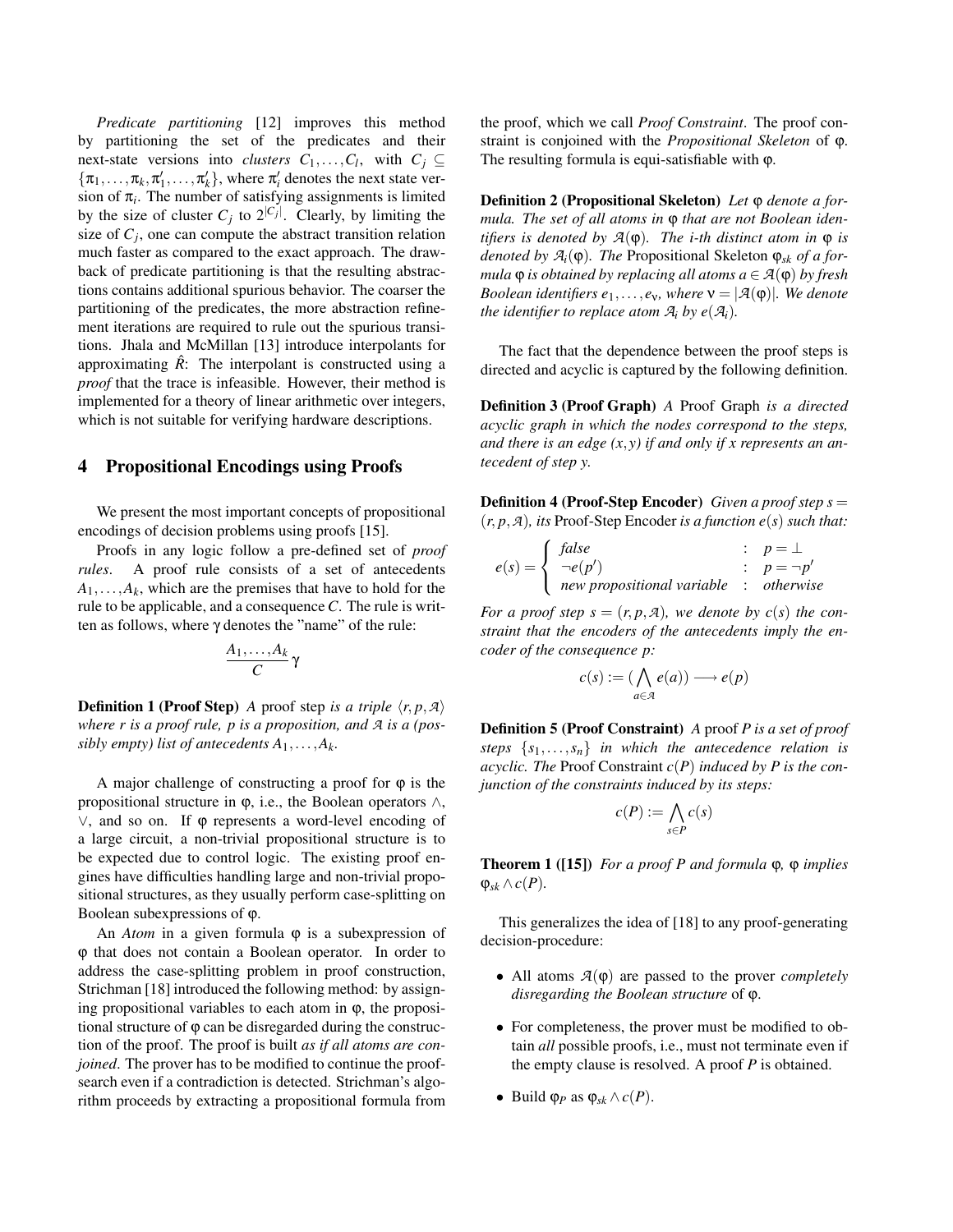Axiomatizing Bit-Vector Arithmetic The Verilog HDL offers a very rich set of bit-vector operators, including bitwise Boolean operators, bit-vector extraction and concatenation, and reduction operators. Even if great care is taken to construct a very small set of axioms, the number of (potential) proofs is still too large. Furthermore, the proofs include derivations that are based on reasoning about single bits of the vectors involved, resulting in a flattening of the formula, which resembles the circuit-based models used for encodings of bit-vector logic into propositional logic.

For capacity reasons, we therefore propose to use an *incomplete* prover. Any derivation found by the prover is still correct, but the prover may miss a proof for a derivable fact. We use the technique proposed in [15] in order to limit the proof size. Note that this does not make the overall algorithm incomplete: in case a proof is missed, the corresponding spurious transition is removed later on by the abstraction refinement procedure.

#### 5 Predicate Images from Proofs

As described in Section 3, the computation of  $\hat{R}$  (Eq. 1) using all-SAT is exponential in the number of predicates *k*. As proposed in [15] for software verification, an overapproximation  $\hat{R}'$  of  $\hat{R}$  can be extracted from a *proof of validity* of the following formula:

$$
R(s, s') \wedge \alpha(s) = \hat{s} \wedge \alpha(s') = \hat{s}' \tag{2}
$$

In case of software, the propositional structure of *R* is typically trivial, as the abstraction is performed separately for each control flow location. Circuits, however, usually have a transition relation with a very complex Boolean structure due to the high degree of synchronous concurrency. The existing work on predicate abstraction in the domain of software verification is therefore not directly applicable.

In order to address this problem, our technique handles the propositional structure and the atoms in *R* separately. The facts (atoms) we give to the prover are:

- 1. All the predicates evaluated over state *x*, i.e.,  $\pi_i(x)$ ,
- 2. all the predicates evaluated over state  $x'$ , i.e.,  $\pi_i(x')$ ,
- 3. the atoms in the transition relation  $R(x, x')$ .

As a running example, consider the following Verilog HDL fragment implementing a counter *c* with 7 bits:

```
initial c=0;
always @(posedge clk)
  if(c!=64 && issue && !retire)
    c=c+1;else if(c!=0 && !issue && retire)
    c=c-1;
```


**Figure 1.** Example of a partial proof of Eq. 2 for the running example. An arrow  $a \rightarrow b$  denotes the fact that *a* is an antecedent of *b*, a crossed out arrow denotes the fact that *a* is an antecedent of ¬*b*.

Thus, the concrete transition relation  $R(s, s')$  is:

$$
s'.c = \left\{ \begin{array}{ll} s.c + 1 & : & s.c \neq 64 \land s.issue \land \neg s.retrie \\ s.c - 1 & : & s.c \neq 0 \land \neg s.issue \land s.retrie \\ s.c & : & \text{otherwise} \end{array} \right.
$$

which, after lifting, is

- $(s.c \neq 64 \land s.issue \land \neg s.retire) \rightarrow s'.c = s.c + 1$  $\land$  (*s*.*c*  $\neq$  0  $\land$  ¬*s*.*issue*  $\land$  *s.retire*) → *s'*.*c* = *s.c* − 1  $\wedge$  (¬(*s*.*c*  $\neq$  64  $\wedge$  *s*.*issue*  $\wedge$  ¬*s*.*retire*) $\wedge$ 
	- $\neg (s.c \neq 0 \land \neg s.issue \land s.retire)) \rightarrow s'c. = s.c$

The atoms  $\mathcal{A}(R)$  are  $\{s.c = 0, s.c = 64, s'.c = s.c +$  $1, s'.c = s.c - 1, s'.c = s.c$ , and are encoded with the fresh variables  $e_1, \ldots, e_5$ :  $e(s.c = 0) = e_1, e(s.c = 64) = e_2$ ,  $e(s'.c = s.c + 1) = e_3$ ,  $e(s'.c = s.c - 1) = e_4$ , and  $e(s'.c = 1)$  $s.c$ ) =  $e_5$ . Note that the Boolean variables that form the control of the circuit are not passed to the prover at all. The propositional skeleton  $\varphi_{sk}$  of  $\varphi$  is:

$$
(\neg e_2 \land s.issue \land \neg s.retire) \rightarrow e_3
$$
  
\n
$$
\land \quad (\neg e_1 \land \neg s.issue \land s.retire) \rightarrow e_4
$$
  
\n
$$
\land \quad (\neg(\neg e_2 \land s.issue \land \neg s.retire) \land \land \neg(\neg e_1 \land \neg s.issue \land s.retire)) \rightarrow e_5
$$

Suppose the predicates of interest are  $\pi_1 \iff (c = 0)$ and  $\pi_2 \iff (c = 1)$ . This yields the atom  $s'.c = 0$  for the next-state version of  $\pi_1$ , and  $s.c = 1$  and  $s'.c = 1$  for  $\pi_2$ . Let these atoms be encoded as follows:  $e(s'.c = 0) = e_6$ ,  $e(s.c = 1) = e_7$ , and  $e(s'.c = 1) = e_8$ .

A possible (partial) proof of Eq. 2 is shown in Fig. 1. It is encoded as ϕ*<sup>P</sup>* as follows:

$$
(e_1 \rightarrow \neg e_7) \land (e_6 \rightarrow \neg e_8) \land ((e_1 \land e_3) \rightarrow e_8)
$$

The over-approximation 
$$
\hat{R}'(\hat{s}, \hat{s}')
$$
 of  $\hat{R}$  is

$$
\hat{s}_1 = e_1 \wedge \hat{s}_2 = e_7 \wedge \hat{s}'_1 = e_6 \wedge \hat{s}'_2 = e_8 \wedge \n\exists e_2, \dots, e_5, s. issue, s. retrieve. \varphi_{sk} \wedge \varphi_P
$$

Thus, we replaced the existential quantification of the concrete program variables *c*, *s*.*issue*, and *s*.*retire* by an existential quantification over 7 Boolean variables. Note that the complexity of this operation no longer depends on the width of the counter *c*. In order to obtain a closed form for  $\hat{R}'$ , the Boolean quantification has to be performed. The details of this step are beyond the scope of this paper.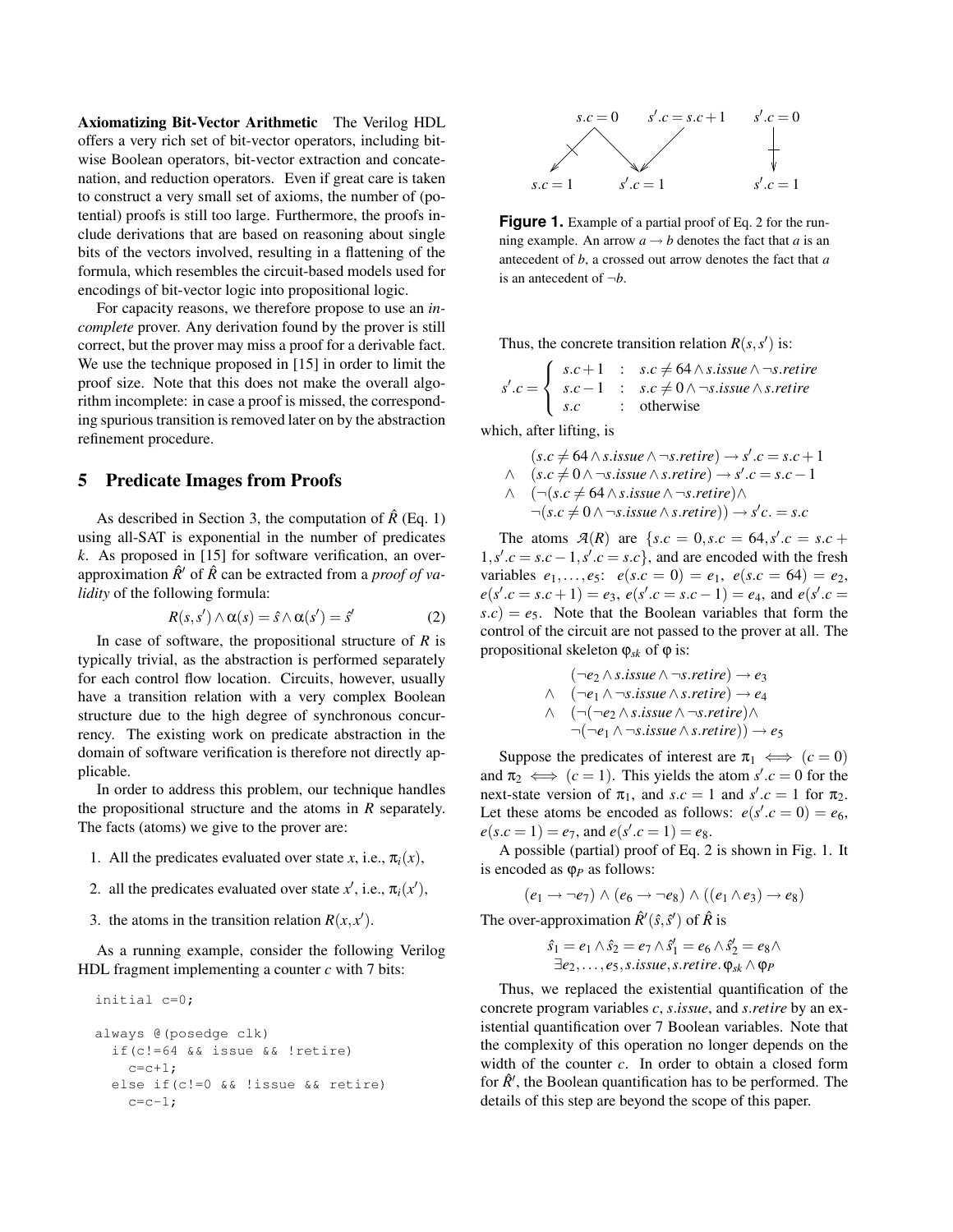### 6 Abstraction Refinement

Once the abstract model  $\hat{T}$  of the circuit is computed, it is passed to a BDD-based Model Checker such as SMV. If the property holds on  $\hat{T}$ , it also holds on the original circuit, and the algorithm terminates. Otherwise, an abstract counterexample is obtained from the model checker. This abstract counterexample need not correspond to a concrete counterexample due to the over-approximation in  $\hat{T}$ . It is therefore simulated on the concrete model, which corresponds to the following SAT-instance:

$$
\neg p(s_l) \quad \wedge \quad \bigwedge_{t=0}^{l-1} R(s_t, s_{t+1}) \tag{3}
$$

If this instance satisfiable, a counterexample trace is extracted and the algorithm terminates. If not so, it is necessary to refine the set of predicates. In [12], weakest preconditions of the property are used to generate new word-level predicates. The main disadvantage of this approach is that it corresponds to a syntactic unwinding of the circuit. This produces undesirable predicates in the presence of counters in the design.

We propose the following algorithm instead of a refinement by means of weakest preconditions:

- 1. Let *l* denote the length of the abstract counterexample. Build a formula  $φ$  that corresponds to an unwinding with *l* states (i.e., BMC of depth *l*) and constrain it with the abstract counterexample  $\hat{s}(1),...,\hat{s}(l)$ .
- 2. Initialize the bound β with 0.
- 3. Attempt to refute  $\phi$  using a word-level prover that is limited to use β new facts in the proof.
- 4. If the proof succeeds, extract the atomic predicates used in the proof, and add these predicates to the set of predicates used for abstraction.
- 5. Otherwise, increase β, and continue with step 3.

We illustrate this algorithm by continuing the running example from Section 5. Assume we check the property  $c \neq$ 127. The refinement loop starts with the predicate  $\pi_1 \iff$  $c = 127$ , which results in the following abstract model:



This model has a counterexample with two states  $(\langle \neg \pi_1 \rangle, \langle \pi_1 \rangle)$ . The refinement algorithm proposed in [12] computes the weakest precondition of  $c = 127$ , which is  $c = 126$ . Let  $\pi_2$  denote this predicate. This results in an abstract model with three reachable states:



This model contains a counterexample with three states  $(\langle \neg \pi_1, \neg \pi_2 \rangle, \langle \neg \pi_1, \pi_2 \rangle, \langle \pi_1, \neg \pi_2 \rangle)$ , the weakest precondition is computed, and the predicate  $c = 125$  is added. The algorithm continues until the predicate  $c = 64$  is added, which proves the property. In total, 63 refinement iterations are needed in order to obtain the predicates for the proof.

McMillan and Jhala [17, 11] extended a software model checker by a refinement algorithm using Craig interpolants extracted from the proof of unsatisfiability of Eq. 3.

In order to prevent predicates that contain variables from more than one simulation step, we never generate new facts that involve variables from more than one time-frame. Continuing our example above for the case of the counterexample of length 2, we pass the following facts to the prover for the time-frames  $t = 0$  and  $t = 1$ , respectively:

$$
\begin{array}{c|c}\n t = 0 & t = 1 \\
\hline\n c_1 = c_0 + 1 & \\
 c_0 = 0 & c_1 = 127 \\
 c_0 \neq 64 &\n\end{array}
$$

The atoms used in the proof of unsatisfiability of Eq. 3 are used as new predicates. Adding these atoms to the set of predicates guarantees that the same spurious prefix is not found again. Continuing our example, one possible proof uses the fact  $c_0 = 126$ , which is a contradiction to the fact  $c_0 = 0$ . The facts passed to the prover for the counterexample of length 3 are:

| $t = 0$         | $t = 1$         | $t = 2$     |
|-----------------|-----------------|-------------|
| $c_1 = c_0 + 1$ | $c_2 = c_1 + 1$ | $c_2 = 127$ |
| $c_0 \neq 64$   | $c_1 \neq 64$   | $c_2 = 127$ |

Note that there also exists a proof that corresponds to an enumeration of the values of *c* as illustrated above, i.e., a proof using the facts  $c_0 = 0$ ,  $c_1 = 1$ , and  $c_2 = 2$ . Unless care is taken, the predicates from the the proof could actually match those from a weakest precondition. However, the prover can be forced to *generalize* the proof that Eq. 3 is unsatisfiable. McMillan et al. achieve this generalization by limiting the size of constants that occur in the proof [14]. The size is gradually increased until a proof is found.

In hardware verification, we expect very large constants, e.g., for use as bit-vector masks, and thus, use a different approach. Continuing our example, the facts  $c_2 \leq 64$ ,  $c_1 \leq 64$ , and  $c_0 \leq 64$  are suitable to construct a proof of unsatisfiability, but the facts of the form  $c = 0$ ,  $c = 1$ , and so on, should be avoided. Instead of bounding the size of constants used, we limit the number of newly introduced atoms to a bound β. The comparison is done without the time-frame, i.e., an atom is not considered new if it is used in a different time-frame already. We start with  $\beta = 1$ , and if no proof is found, increase β until a proof is found. In the example above,  $\beta = 1$  is sufficient to obtain a proof,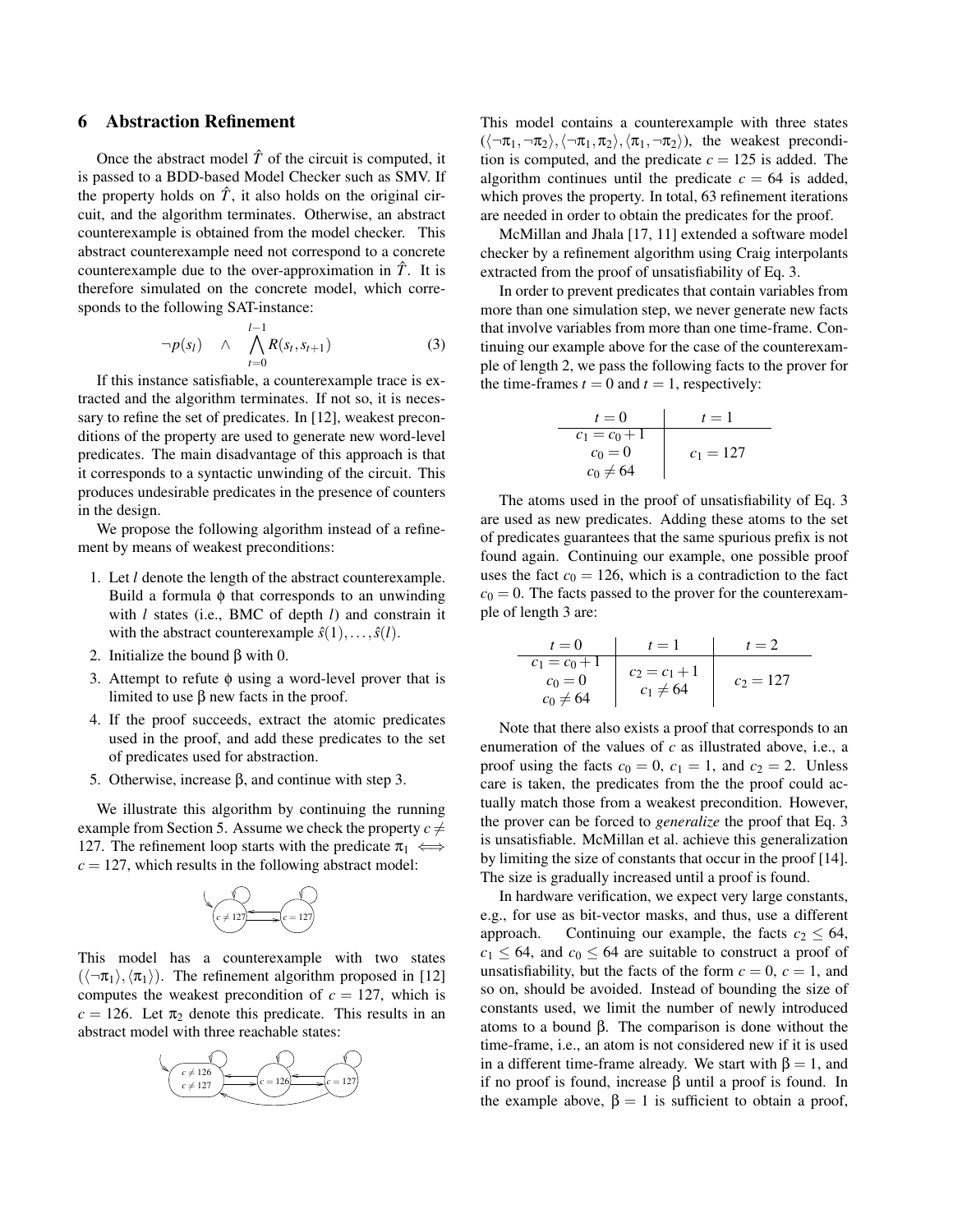| Bench-                        | Latches | Predicate Partitioning+WP |       |     |       |     | Proof-based Image+Refinement |     |     |       |     |
|-------------------------------|---------|---------------------------|-------|-----|-------|-----|------------------------------|-----|-----|-------|-----|
| mark                          |         | Time                      | Abs   | МC  | Ref   | P/I | Time                         | Abs | МC  | Ref   | P/I |
| M512B                         | 4137    | 107.1                     | 2.2   | 0.8 | 104.1 | 3/8 | 75.9                         | 4.1 | 0.6 | 71.2  | 3/5 |
| M1KB                          | 8234    | 180.8                     | 9.3   | 0.8 | 170.7 | 3/8 | 115.2                        | 4.1 | 0.6 | 110.5 | 3/5 |
| M <sub>2</sub> K <sub>B</sub> | 16427   | 450.7                     | 24.0  | 0.9 | 425.3 | 3/8 | 306.5                        | 4.1 | 0.6 | 301.8 | 3/5 |
| M4KB                          | 32796   | 843.3                     | 37.0  | 0.8 | 805.5 | 3/8 | 525.9                        | 4.1 | 0.6 | 521.2 | 3/5 |
| AR100                         | 202     | 3.5                       | 2.8   | 0.1 | 0.6   | 3/3 | 4.1                          | 3.6 | 0.1 | 0.4   | 3/3 |
| AR200                         | 402     | 9.6                       | 8.4   | 0.1 | 1.1   | 3/3 | 4.6                          | 3.6 | 0.1 | 0.9   | 3/3 |
| AR500                         | 1002    | 32.2                      | 29.3  | 0.1 | 2.8   | 3/3 | 6.1                          | 3.6 | 0.1 | 2.4   | 3/3 |
| AR1000                        | 2002    | 122.6                     | 116.8 | 0.2 | 5.6   | 3/3 | 7.9                          | 3.6 | 0.1 | 4.2   | 3/3 |
| <b>ROB</b>                    | 5136    | *                         | n/a   | n/a | n/a   | n/a | 15.7                         | 5.1 | 0.1 | 10.5  | 6/4 |

**Table 1.** Experimental results. All run-times are in seconds. The column "Latches" contains the total number of latches in the cone of influence of the property. The "Time" column contains the total time, the "Abs", "MC", and "Ref" columns show the time taken for abstraction, model checking, and refinement (which includes simulation), respectively. The P/I column shows the number of predicate and refinement iterations, respectively. A \* denotes that the 1 hour timeout was exceeded.

namely using  $c \leq 64$ , whereas the proof that corresponds to unwinding requires  $\beta = 2$ .

# 7 Experimental Results

The experiments are performed on a 2.8 GHZ Intel machine with 4 GB of memory running Linux. A time limit of one hour and a memory limit of 700 MB was set for each run. We compare the improved techniques proposed in this paper with the results obtained using image computation based on predicate partitioning with all-SAT and predicate refinement using weakest preconditions.

In order to permit comparison, we use the same benchmarks as in [12]: parts of the Instruction Cache RAM (ICRAM) from the Sun PicoJava II microprocessor [19] (M series benchmarks), and arithmetic circuits. Both benchmarks are parameterized, either in the size of the memory or the width of the words on which arithmetic is performed on. The experimental results are summarized in Table 1. We provide the results from [12] for reference. Note that these results were obtained on a different (slower!) machine. As a SAT-solver, we use Booleforce<sup>1</sup>. The columns marked with "Predicate Partitioning+WP" contain the results of applying the techniques presented in [12], whereas the columns marked with "Proof-based Image+Refinement" contain the results of applying the techniques presented in this paper.

The performance of the M-series benchmarks improves despite of the fact that the algorithm described in [12] spends most time in simulation/refinement. This is due to the fact that the predicate image generated by the prover is more precise, and thus, less refinement is needed. As expected, the performance of the abstraction-intensive ARseries benchmarks benefits dramatically from the proofbased abstraction. In particular, the run-time of the abstraction phase no longer depends on the bit-width. The run-time of the refinement phase still depends on the number of bits,

as a net-list-level model is used for simulation. No benefit is obtained from the proof-based refinement, as the weakestprecondition method already computes optimal predicates.

In order to quantify the benefit of the proof-based predicate refinement, we added the benchmark ROB that requires a generalization for a deep counter, similar to the running example used in this paper. The method based on the weakest preconditions unwinds the counter, and times out. The proof-based predicate refinement algorithm generates the appropriate predicate for the counter, and shows the property efficiently.

## References

- [1] Z. S. Andraus and K. A. Sakallah. Automatic abstraction and verification of Verilog models. In *DAC*, pages 218–223, 2004.
- [2] T. Ball and S. Rajamani. Boolean programs: A model and process for software analysis. Technical Report 2000-14, Microsoft Research, 2000.
- [3] R. Bryant, S. Lahiri, and S. Seshia. Modeling and verifying systems using a logic of counter arithmetic with lambda expressions and uninterpreted functions. In *CAV*, 2002.
- [4] P. Chauhan, E. Clarke, J. Kukula, S. Sapra, H. Veith, and D. Wang. Automated abstraction refinement for model checking large state spaces using SAT based conflict analysis. In *FMCAD*, 2002.
- [5] E. Clarke, O. Grumberg, S. Jha, Y. Lu, and V. H. Counterexampleguided abstraction refinement. In *CAV*, pages 154–169, 2000.
- [6] E. Clarke, O. Grumberg, and D. Long. Model checking and abstraction. In *POPL*, 1992.
- [7] E. Clarke, O. Grumberg, and D. Peled. *Model Checking*. MIT Press, 1999.
- [8] E. Clarke, H. Jain, and D. Kroening. Predicate Abstraction and Refinement Techniques for Verifying Verilog. Technical Report CMU-CS-04-139, Carnegie Mellon University, 2004.
- [9] E. Clarke, M. Talupur, and D. Wang. SAT based predicate abstraction for hardware verification. In *SAT*, 2003.
- [10] S. Graf and H. Saïdi. Construction of abstract state graphs with PVS. In *CAV*, volume 1254, pages 72–83, 1997.
- [11] T. Henzinger, R. Jhala, R. Majumdar, and K. McMillan. Abstractions from proofs. In *POPL*, pages 232–244. ACM Press, 2004.
- [12] H. Jain, D. Kroening, N. Sharygina, and E. Clarke. Word level predicate abstraction and refinement for verifying RTL Verilog. In *Proceedings of DAC 2005*, pages 445–450, 2005.

<sup>&</sup>lt;sup>1</sup>A recent SAT-solver based on MiniSAT by A. Biere